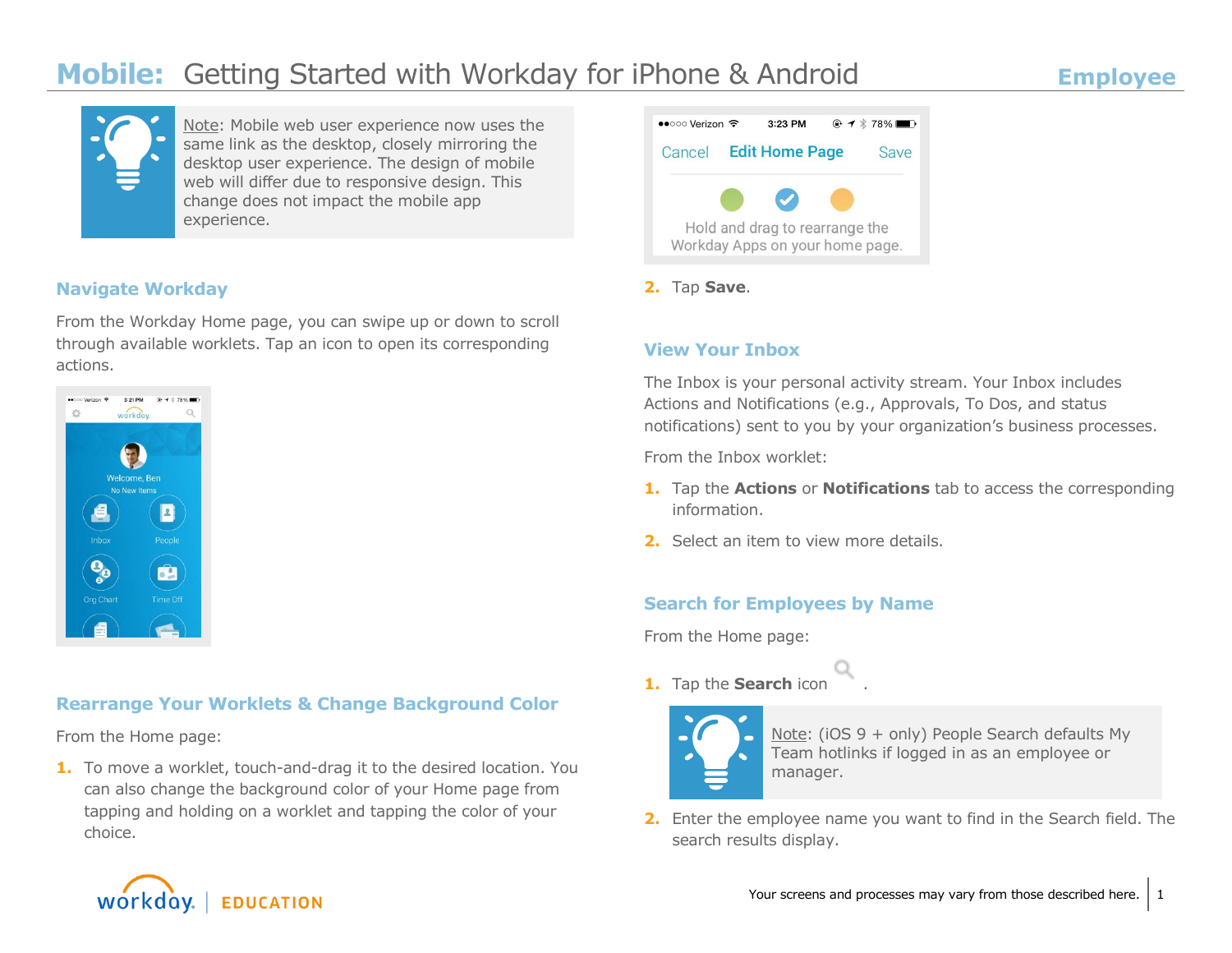- **3.** Select the employee. The individual's profile details and contact information display.
- **4.** Tap the **Related Actions** (for iPhone  $\begin{bmatrix} \bullet & \bullet & \bullet \\ \bullet & \bullet & \bullet \end{bmatrix}$ , for Android  $\begin{bmatrix} \bullet & \bullet & \bullet \\ \bullet & \bullet & \bullet \end{bmatrix}$ see additional actions you can perform from this screen.

#### **Navigate the Org Chart**

The Org Chart helps you identify where you and others fit into the overall structure of the organization. Within the Org Chart, you can navigate the structure of your department and company by swiping through workers' profile icons.



From the Org Chart worklet:

**1.** Select an image or group of stacked images in the hierarchy to see how groups and individuals are connected within the organization.

- **2.** Swipe up or down to easily navigate through the company hierarchy.
- **3.** Tap a Profile image to view a worker's Profile page.
- **4.** Tap the **Back** arrow to return to the Org Chart.

#### **Add Personal Notes**

Use personal notes to store information about an individual that is important to remember. Only you will be able to see the note.

From a worker's Profile page:

- **1.** Tap **Personal Notes**.
- **2.** Tap **Add New**. The Add Note screen displays.
- **3.** Type your note.
- **4.** Tap **Done**. You can view the Personal Note anytime from the worker's Profile page.

#### **Edit Your Personal Goals**

From the Home page:

- **1.** Tap on your **Profile Icon** to open your profile.
- **2.** Tap the **Related Actions** icon (for iPhone  $\begin{bmatrix} \cdot & \cdot & \cdot \\ \cdot & \cdot & \cdot \\ \cdot & \cdot & \cdot \end{bmatrix}$ , for Android  $\begin{bmatrix} \cdot & \cdot & \cdot \\ \cdot & \cdot & \cdot \\ \cdot & \cdot & \cdot \end{bmatrix}$ ).
- **3.** Tap **Talent & Performance**.
- **4.** Tap **Personal Goals**.
- **5.** Tap **In Progress** or **Completed Goals**. You can also select **All Other Goals** or **Organizational Goals**.
- **6.** Tap **Add New**.
- **7.** Enter the goal and any supporting information.

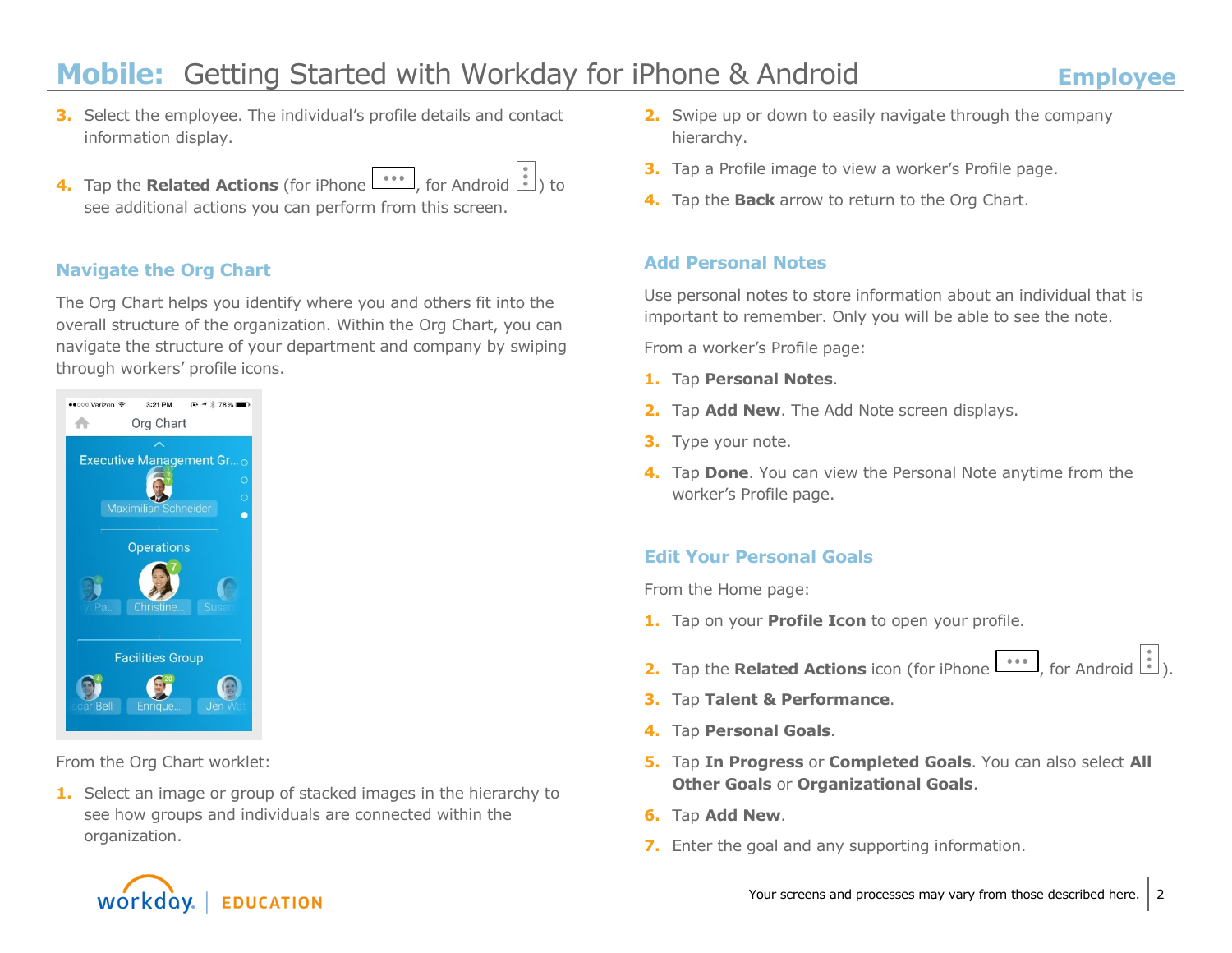- **8.** Tap **Done** > **Submit**.
- **9.** Enter any comments and tap **Submit**.

#### **Update Your Profile Photo**

From the Home page:

- **1.** Tap your **profile image** at the top of the screen.
- **2.** On your Profile page, tap the **profile image** at the top of the screen.
- **3.** Select **Camera** to take a new photo. Optionally, you can select **Choose from Library** or **Import Attachment** on iPhone or **Gallery** on Android to use an existing photo.
- **4.** Take or choose the photo.
- **5.** For iPhone, tap **Use Photo** when you are satisfied with the image you have captured. For Android, tap the checkmark to confirm your selection. Your photo has been sent for approval, if needed.

### **Change Your Contact Information**

From the Home page:

- **1.** Tap your **Profile Icon**.
- **2.** Tap the **Related Actions** (for iPhone  $\begin{bmatrix} \bullet & \bullet & \bullet \\ \bullet & \bullet & \bullet \\ \bullet & \bullet & \bullet \end{bmatrix}$ ).
- **3.** Tap **Personal**.
- **4.** Select **Change Contact Information**.
- **5.** Tap the section where you want to update the information, and make your edits. Note some information is required, which is identified by an asterisk.

**6.** Enter any comments at the bottom of the page and tap **Submit**. A confirmation page displays and lists any needed approval.

## **Enter Expense and Submit Expense Report**

Use the Expenses worklet to track expenses, upload receipts, and submit expense reports.

From the Expenses worklet:

- **1.** Tap **New Expense**.
- **2.** Tap the **Camera** icon to take a photo of the receipt. For an iPhone, you can also choose an existing photo or import an attachment. For an Android, you can also select an existing photo from the gallery. If you took a photo, tap **Use Photo**.
- **3.** Enter an Amount, Date, and any other supporting information. Your organization may require you select an Expense Item.
- **4.** Tap **Done**.

Repeat previous steps to add any other expense items you want to report. When all expense items are added, you can submit an expense report from the Expense worklet:

- **1.** Tap **Expense Reports** > **New Expense Report**.
- **2.** Include the Company, Expense Report Date, Cost Center, and Region.
- **3.** Tap the **Additional Worktags** prompt. Add information your organization may require like Location and Project.
- **4.** To add a Project, tap **Project** from the Additional Worktags prompt.
- **5.** Select your **Project** > **back arrow** icon > **back arrow** icon > **Done**.

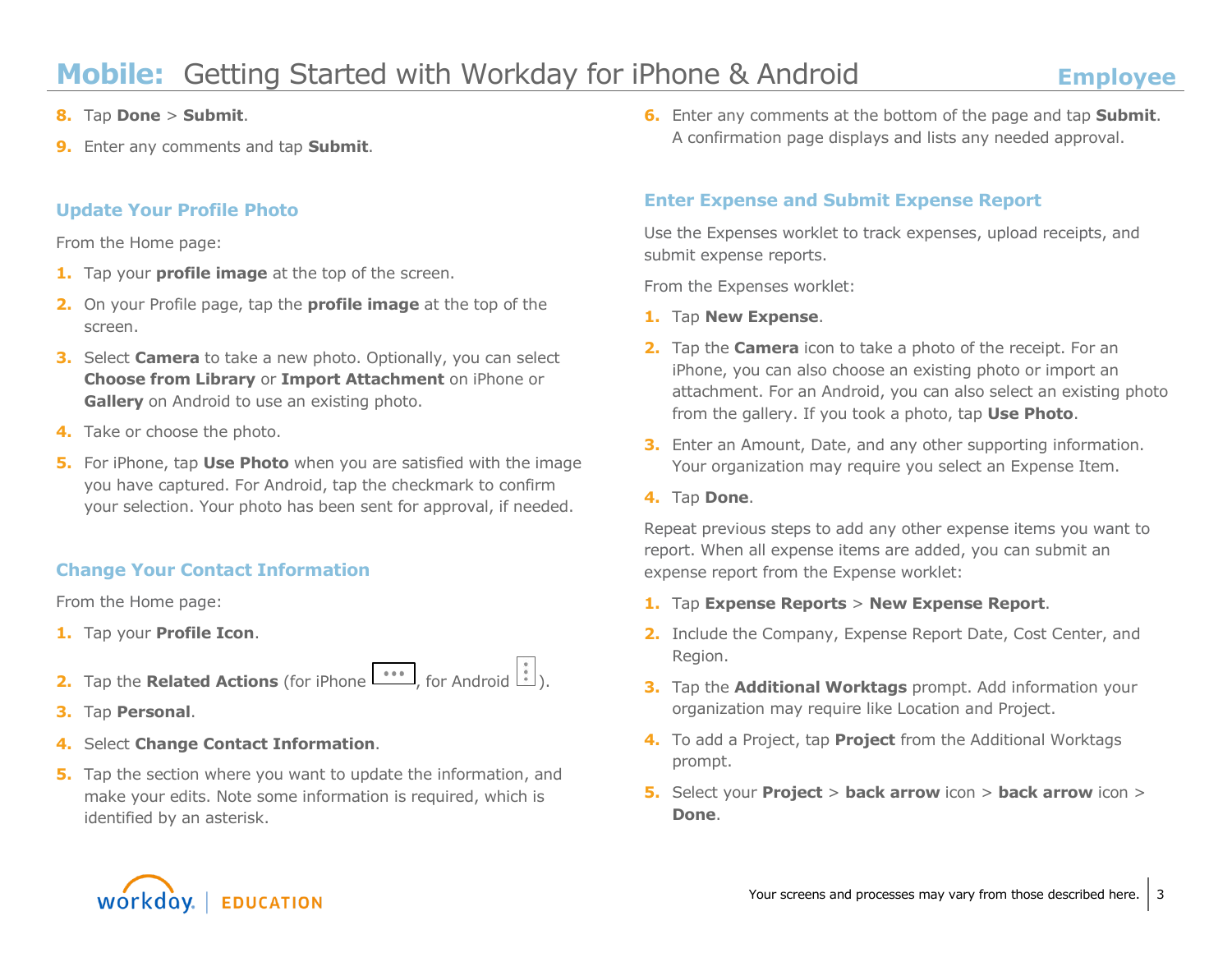

Note: The amount of projects you can choose for your expense report may vary per your organization's configuration. An inactive (closed) project will not appear in available projects.

- **6.** Tap **Done**.
- **7.** Tap **Add Expense**.
- **8.** Tap **Existing Expenses**. You can also choose to add more expenses in this step by tapping **New Expense**.
- **9.** Choose the pre-existing expenses you want to include in the report by tapping the **checkmark** next to each expense item you have saved.
- **10.**Tap **Done**.
- **11.**Tap **Review**.
- **12.**Review your expense items for accuracy and correct any errors, then tap **Submit**. A confirmation screen shows your expense report has been routed for approval.



#### **Request Time Off**

The Time Off worklet displays your time off balances and time off details. You can also use it to request time off.

From the Time Off worklet:

- **1.** Tap **Request Time Off**.
- **2.** Tap the days you want to request for time off to highlight them. You can tap a highlighted day to deselect it.

| C.     |                             |                | August 2016 |  |    |
|--------|-----------------------------|----------------|-------------|--|----|
|        | Sun Mon Tue Wed Thu Fri Sat |                |             |  |    |
| 31     | 11.                         | $\overline{2}$ | 3 4 5       |  | 6  |
| $\tau$ | $8 \t9$                     |                | 10 11 12 13 |  |    |
| 14     | 15<br>Today                 | 16             | 17 18 19 20 |  |    |
| 21     | 22                          |                | 23 24 25 26 |  | 27 |
|        | 28 29                       |                | 30 31 1 2 3 |  |    |

- **3.** Tap **Request Time Off**.
- **4.** Select the Time Off Type. The Review Time Off screen displays.
- **5.** (Optional) Tap a day to adjust the number of requested hours for each day. If necessary, you can enter a comment.
- **6.** (Android) Tap **Done**. A confirmation page displays. Your request is routed to your manager for review and approval.
- **7.** (iPhone) Tap **Submit**. A confirmation page displays. Your request is routed to your manager for review and approval.

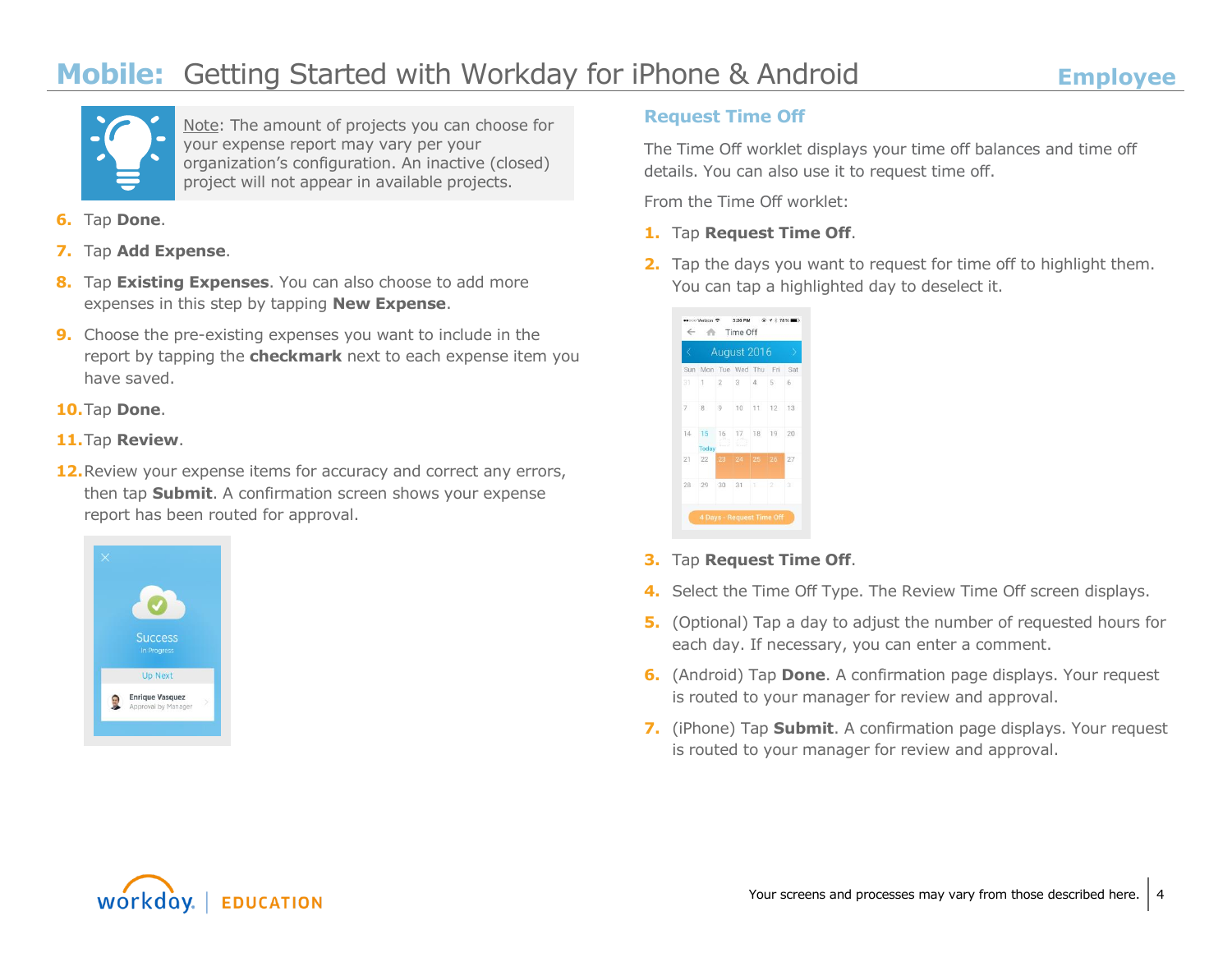### **Correct Time Off**

Employees can correct time off that has already been approved by a manager on their mobile device.

From the Time Off worklet:

- **1.** Tap **Request Time Off**.
- **2.** Select existing time off.
- **3.** Update hours, as desired.
- **4.** Click **Submit**.

### **Enter Time Worked**

Use the Time Tracking worklet to enter time or to check in/out. From the Time Tracking worklet:

- **1.** Tap **Enter Time**.
- **2.** Tap a day of the week on the calendar for your time entry. You can also use the Auto-fill feature to automatically fill out your time based on the time you entered in a previous week.
- **3.** Tap **Add New**.
- **4.** Confirm the Time Type.
- **5.** If selecting a Project, select the **Time Type** prompt **Project**, **Project Phase**, and/or **Project Task** (if required).



Note: A worker must be assigned to an active project in order to bill time against it. A worker can add the project, project phase, and/or project task based on your organization's configuration and requirements. You may be able to use the Auto-fill feature from the Enter button if your time is identical to the prior week.

- **6.** (Hourly) Tap **In** and **Out** time and **Out Reason** from the prompts.
- **7.** Select any additional information your organization requires, including Cost Center, Job Profile, Waived Meal/Break, and Division.
- **8.** (Non-hourly) Tap the **Hours** field, and select the amount of time you worked.
- **9.** Enter any additional information.
- **10.**Tap **OK**. If incorrect, an error message will display.
- 11. Repeat the process to enter additional blocks of time for the day/week, as needed.
- **12.**Tap **Submit** or **Submit This Week** when you are ready to send your hours for approval. Review your submitted time and add any comments.
- **13.**Tap **Submit** again to confirm that the reported hours are accurate and to authorize payment. Next steps for approval will display.

## **Check In/Out (Hourly Employees)**



Note: (iOS only) You can check in/out without designating a location or project.

From the Time Tracking worklet:

1. Tap **Check In/Out**. (iOS only) The Check In/Out screen displays and will automatically check in at your location.

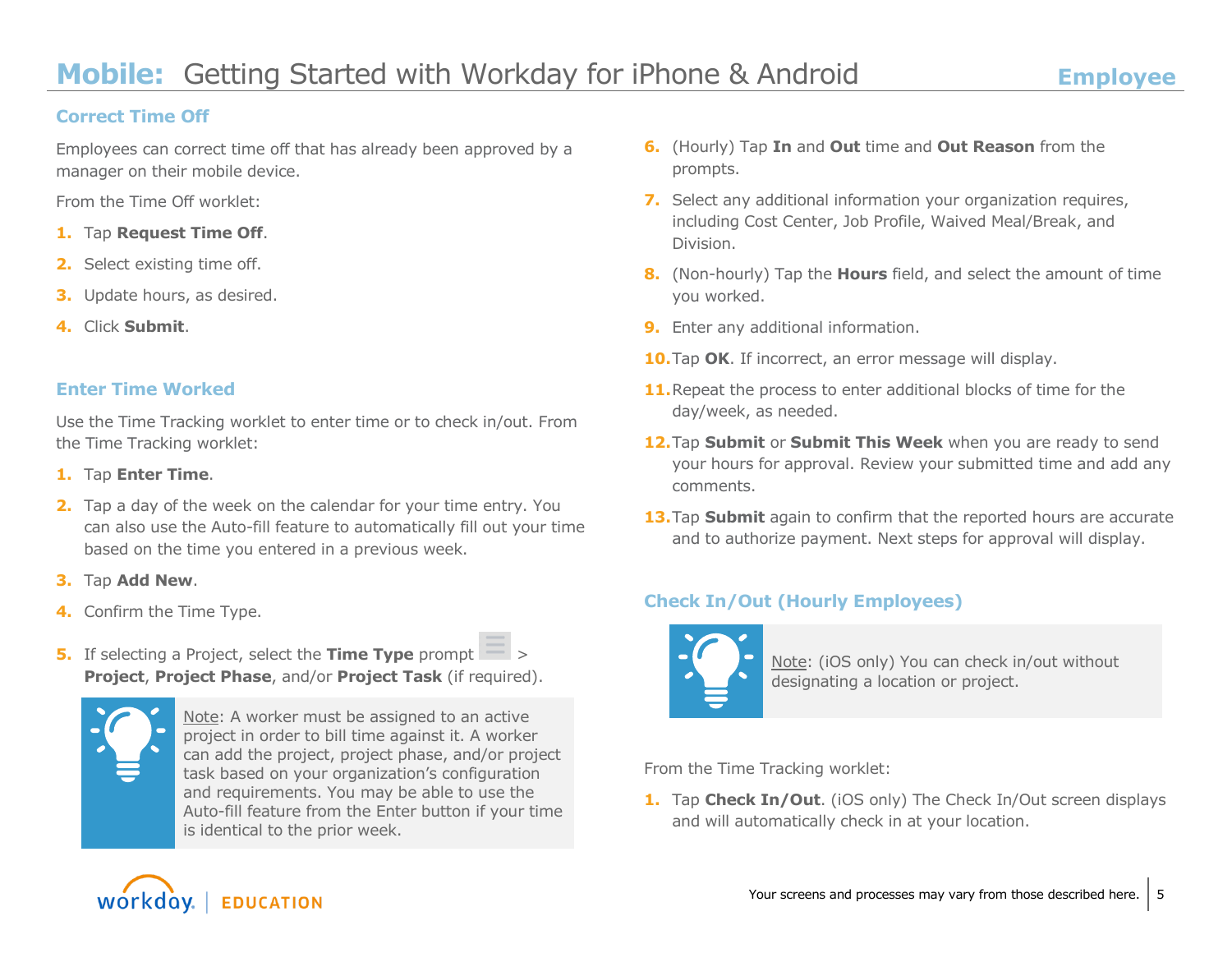(Android only) **Tap Activity** and select the location you are reporting time worked for.

- **2.** Tap **Check In** when you start working.
- **3.** (iOS only) Select the Time Type from the prompt. Add additional information as needed, including Cost Center, Job Profile, Waived Meal/Break, and Division. Select the Project as Time Type if applicable.



Note: (iOS only) A worker must be assigned to an active project in order to bill time against it. A worker can add the project, project phase, and/or project task based on your organization's configuration and requirements. You may be able to use the Auto-fill feature from the Enter button if your time is identical to the prior week.

- **4.** Tap **Check Out** when you stop working.
- **5.** Select a Check Out reason, such Break, Meal, or Out. Use the Check In/Out feature as required throughout the day.

#### **Workday Drive (W:Drive)**

The Workday Drive (W:Drive) is a virtual drive where you can store your scheduled and shared reports and access them from your iPhone, Android, or iPad.

From the Home page:

- **1.** Tap the **W:Drive** worklet.
- **2.** Tap **More Reports** and the **Report Tags** prompt **.**
- **3.** Filter your search by Business Object or Report Tags. Tap your selection once located.

**4.** Tap the number prompt to select the number of days to view reports created within the last "X" days.

#### **Today View (iOS only)**

The Today View is displayed in the Notification Center and contains helpful widgets to see how your day is shaping up. The Workday widget provides quick access to the first four icons from the Home page.

From the top of your home screen:

- **1.** Swipe down to display the menu bar.
- **2.** Tap the **Today** tab if it does not already default.
- **3.** Scroll down and click **Edit**.
- **4.** Tap the **plus** icon next to the Workday app icon to add it to the Today View.
- **5.** Click **Done**.

If you reorder the icons on the Home page within the Workday app, the Today view is updated to reflect the new top four icons.

The Today view learns your preferences over time based on usage and will display the top four most commonly used tasks.